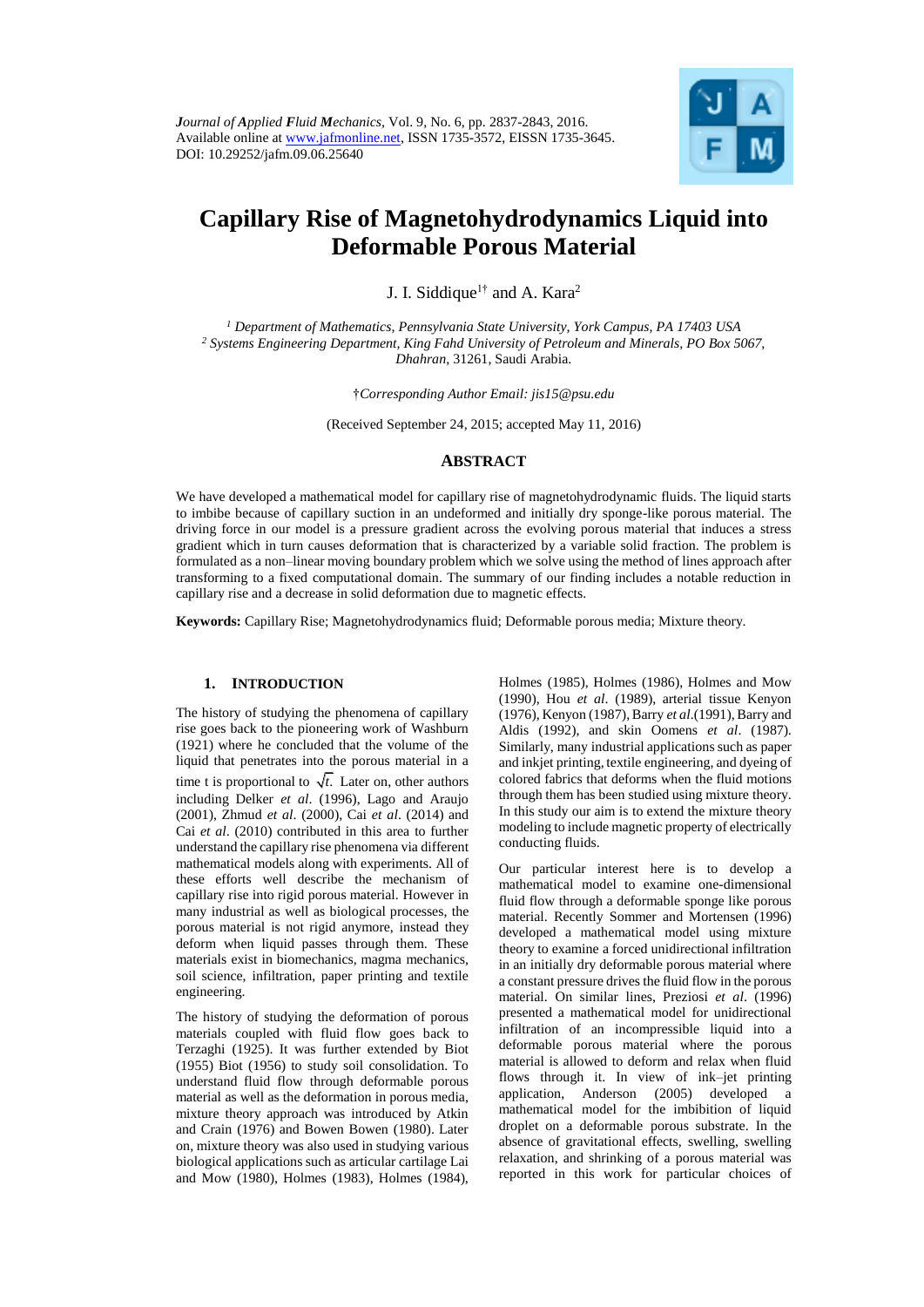permeability function and stress function.

The preceding short literature review summarizes two important ingredients (i.e mixture theory and magnetohydrodynamics (MHD) fluid) that serve as important building blocks for current study. Our work is natural extension of Siddique *et al*. (2009), where they studied the capillary rise of liquid into deformable porous material by using mixture theory to account for material deformation. Their predictions for initial times are in good agreement with Washburn model of capillary rise but deviate from this trend for longer times. Later on Siddique and Anderson (2011) developed a mathematical model for capillary rise of non–Newtonian liquid into deformable porous material. They reported that capillary rise of liquid and deformation in porous material depends on power law index n and power– law consistency index  $\mu^*$ .

Magnetohydrodynamics (MHD) fluids are electrically conducting fluids that occur in nature as well as in laboratory settings. The examples of these fluids are salt water, plasma, liquid metals, and electrolytes. An important fact in studying MHD is that magnetic fields can induce currents in a moving conductive fluid, which in turn creates forces on the fluid and also changes the magnetic field itself. In MHD mathematical modeling, a combination of the Navier-Stokes equations and Maxwell's equations of electromagnetism are coupled together to analyze the influence of force and changes in magnetic field. In this regard first effort to the best of authors knowledge where magnetic fields is combined with mixture is by Eldabe *et al*. (2011). In this study, they extended Barry *et al*. (1991) work by presenting a mathematical model for unsteady flow of a Newtonian fluid in a deformable channel walls.

Our aim in current study is to develop a mathematical model for capillary rise of MHD liquid into deformable porous material. Our model is based on governing equations used by many authors in their studies Sommer and Mortensen (1996), Preziosi *et al*. (1996), Barry *et al*. (1991), Barry and Aldis (1992), Anderson (2005) and Siddique *et al*.(2009). We are interested in analyzing effects of magnetic fields by using mixture theory to examine capillary rise phenomena in deformable porous material. Generally speaking our model is analog of the models of Washburn (1921) and Anderson (2005). The model adds significant new results about the capillary rise of MHD fluids into deformable porous materials. We believe that these results will impact the understanding of capillary rise dynamics in the deformable porous materials that are critically important in many industrial settings. The organization of our article is as follows: section 2 describes our mathematical model, section 3 reports the results of our experiments while section 4 draws the conclusions from these results.

# **2. MATHEMATICAL MODELING**

Figure (1) shows the basic geometrical description of capillary rise of an incompressible magnetohydrodynamics (MHD) liquid into a

spongelike material. At time  $t = 0$ , the interface of liquid and deformable porous material is represented by  $z = 0$ . We assume that the imbibition of liquid begins from an infinite bath of liquid whose upper surface is open to the atmospheric pressure which means  $p = P_A$  at  $z = 0$  for all times. When  $t > 0$ , the imbibition of MHD liquid into an initially dry deformable porous material starts due to ability of suction in the pore space of porous spongelike material with the assumption that  $P_c < 0$ , which results in deformation of the porous material. This process of imbibition deforms the porous material that eventually forms two interfaces. We identify these interfaces as solid interface denoted by  $z =$  $h<sub>s</sub>(t)$  and liquid interface denoted by  $z = h<sub>l</sub>(t)$  as shown in Fig. (1).



**Fig. 1. This figure shows the one dimensional capillary rise configuration.**

Incorporating the above assumptions leads us to the unknowns that are in the wet material and the boundary positions  $h_s$  and  $h_l$ . The resulting variables of interest in the wet region are those of solid fraction  $\phi$ , the vertical velocity component of the liquid phase  $u_l$ , the vertical velocity component of solid phase  $u_s$ , the liquid pressure  $p$  and the solid stress  $\sigma$  where  $\sigma = \sigma(I)$ . Below we write down system of equations for the one dimensional deformation of spongelike material (see Appendix for details)

$$
\frac{\partial \phi}{\partial t} + \frac{\partial}{\partial z}(\phi u_s) = 0,\tag{1}
$$

$$
\frac{\partial \phi}{\partial t} - \frac{\partial}{\partial z} \left[ (1 - \phi) u_l \right] = 0, \tag{2}
$$

$$
u_l - u_s = -\frac{K(\phi)}{(1-\phi)\mu} \frac{\partial p}{\partial z} + \frac{K(\phi)\sigma_0 B_0^2}{(1-\phi)^2 \mu} u_s \tag{3}
$$

$$
0 = -\frac{\partial p}{\partial z} + \frac{\partial \sigma}{\partial z},\tag{4}
$$

where equation (1) and (2) are the mass balance equations for solid and liquid phases respectively and equations (3) and (4) are derived from solid and liquid momentum balances [see Preziosi *et al*.(1996), Anderson (2005) for details]. In this set of equations  $\mu$  is the dynamics viscosity,  $K(\phi)$  is the permeability and σs is the solid stress. It is important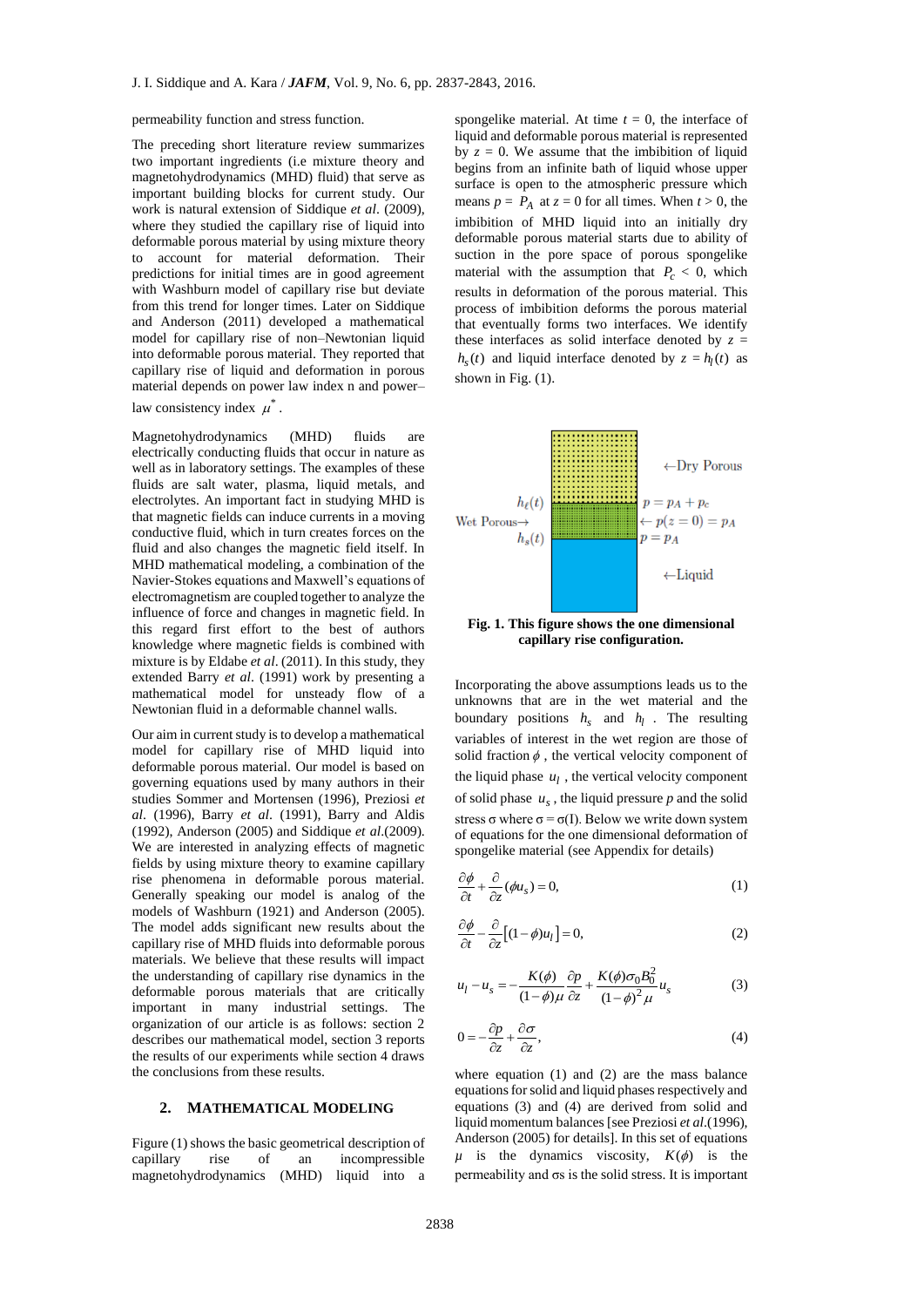to note that stress is a function of solid volume fraction  $\sigma_s = \sigma_s(\phi)$  i.e. equation (4) becomes  $\partial p / \partial z = \sigma_s'(\phi) \partial \phi / \partial z$ . The other quantities  $u_s$ fluid velocity, us solid velocity,  $\phi$  solid volume fraction, and  $p$  is the pressure. The above set of equations are consistent with one dimensional models examined by Siddique *et al*. (2009), Preziosi *et al*. (1996) and Barry *et al*. (1991), Barry and Aldis (1992). Note that our new contribution is inclusion of uniform magnetic flux  $B_0$  relative to fluid imbibition in the deformable porous sponge and  $\sigma_0$ represents the electric conductivity. Below we will examine in detail solutions of these equations and corresponding boundary conditions in order to assess the effect of uniform magnetic flux on the flow and deformation. In order to obtain a single partial differential equation (PDE) for solid volume fraction , we follow the procedure used in Siddique *et al*. (2009), Anderson (2005) to obtain

$$
\frac{\partial \phi}{\partial t} + C(t) \frac{\partial}{\partial z} \left[ \frac{\phi(1-\phi)}{1-\phi+\alpha} \right] =
$$
\n
$$
- \frac{\partial}{\partial z} \left[ \frac{\phi(1-\phi)}{1-\phi} \frac{K(\phi)\sigma'(\phi)}{\mu} \frac{\partial \phi}{\partial z} \right]
$$
\n(5)

where *C*(*t*) is constant of integration and  $\alpha = (K(\phi)\sigma_0 B_0^2)/\mu$  The constant of integration  $C(t)$  can be determined by subtracting equation (2) from equation (1) and integrating with respect to *z* to get

$$
\phi u_s + (1 - \phi)u_l = C(t). \tag{6}
$$

Combining equation (6) with equation (3) gives

$$
u_s = C(t) \left( \frac{1 - \phi}{1 - \phi + \alpha} \right) + \frac{1 - \phi}{1 - \phi + \alpha} \frac{K(\phi)\sigma'(\phi)}{\mu} \frac{\partial \phi}{\partial z} \quad (7)
$$

$$
u_l = \frac{C(t)}{(1 - \phi)} \left( 1 - \frac{\phi(1 - \phi)}{1 - \phi + \alpha} \right) + \left( \frac{\phi}{1 - \phi + \alpha} \right) \frac{K(\phi)\sigma'(\phi)}{\mu} \frac{\partial \phi}{\partial z} \quad (8)
$$

In all of the above equations if we set  $\alpha = 0$ , we obtain the system of equation used in Anderson (2005). Before we derive the boundary conditions we will determine  $C(t)$  by using the same argument as in (see Preziosi *et al*. (1996) and Anderson (2005) for details) in combination with equation (7) gives the following formula for *C*(*t*)

$$
C(t) = \frac{(1 - \phi_0)(1 - \phi)}{\alpha(\phi - \phi_0) - \phi_0(1 - \phi)^2} \frac{K(\phi)\sigma'(\phi)}{\mu} \frac{\partial \phi}{\partial z}
$$
(9)

where φ0 represents the uniform solid volume fraction of dry rigid porous material. The process of imbibition forms liquid–wet material interface  $z = h<sub>s</sub>(t)$  and wet material–dry material interface  $z = h<sub>l</sub>(t)$ . The boundary conditions at  $z = h<sub>s</sub>(t)$  are

$$
u_s(h_s^+,t) = \frac{\partial h}{\partial t}, \quad p(h_s^+,t) = p_A, \quad \sigma(h_s^+,t) = 0
$$
(10)

(10)

and boundary conditions at  $z = h_l(t)$  are

$$
u_s(h_s^-,t) = \frac{\partial h}{\partial t}, \quad p(h_l^-,t) = p_A + p_c,\tag{11}
$$

where pc is the constant capillary pressure and pA is atmospheric pressure. Equation (5) along with equation (6) and boundary conditions in  $(10)$ – $(11)$ forms a closed system on a moving domain  $h_s \leq z \leq h_l$ . There are many choices that authors have employed to predict physical of their models for example Sommer and Mortensen (1996), Preziosi *et al*. (1996) but we follow Anderson (2005)–Siddique *et al*. (2009) and Siddique and Anderson (2011) for the choices of  $K(\phi)$  and  $\sigma(\phi)$ . These choices serve dual purpose; it simplifies the set of equation in a great deal and also physically consistent with realistic trends of capillary rise phenomena under study

$$
K(\phi) = \frac{K_0}{\phi}, \quad \sigma(\phi) = m(\phi_r - \phi). \tag{12}
$$

The permeability function in (12) is inversely proportional to the solid fraction where K0,m > 0 and  $\sigma_s(\phi) = -m < 0$  and  $M = (K_0 B_0^2 \sigma_0) / \mu$ .

#### **2.1 Nondimensionalization:**

The following set of dimensionless quantities are used to nondimensionalize the set of equations (5), (6) ,(10) and (11) along with transformation that helps to transform the problem from moving domain  $h_s \le z \le h_l$  to a fixed domain  $0 \le z \le 1$ . The resulting PDE along with appropriate boundary conditions after dropping the prime notation is given as

$$
z' = \frac{z - h_s(t)}{h_l(t) - h_s(t)}, \qquad t' = \frac{t}{T}, \qquad h'_s(t) = \frac{h_s}{H},
$$
  

$$
h'_s(t) = \frac{h_l}{H}, \quad p' = \frac{p}{m}
$$
 (13)

$$
\frac{\partial \phi}{\partial t} + \left[ \frac{z - 1}{h_l - h_s} \frac{dh_s}{dt} - \frac{z}{h_l - h_s} \frac{dh_l}{dt} \right] \frac{\partial \phi}{\partial z} + \frac{C(t)}{h_l - h_s} \left[ \frac{\phi(2M + \phi - 3M\phi - 2\phi^2 + \phi^3)}{(\phi - \phi^2 + M)^2} \right] \frac{\partial \phi}{\partial z} = \frac{1}{(h_l - h_s)^2} \left[ \frac{\phi(1 - \phi)}{\phi - \phi^2 + M} \frac{\partial^2 \phi}{\partial z^2} \phi - \frac{\alpha(1 - 2\phi)}{(\phi - \phi^2 + M)^2} (\frac{\partial \phi}{\partial z})^2 \right]
$$
(14)

along with boundary conditions

$$
\frac{dh_s}{dt} = C(t) \left[ \frac{\phi(1-\phi)}{\phi(1-\phi)+M} \right] - \left[ \frac{\phi(1-\phi)}{\phi(1-\phi)+M} \right]
$$
\n
$$
\frac{1}{(h_l - h_s)\phi} \frac{\partial \phi}{\partial z} \Big|_{z=0}
$$
\n(15)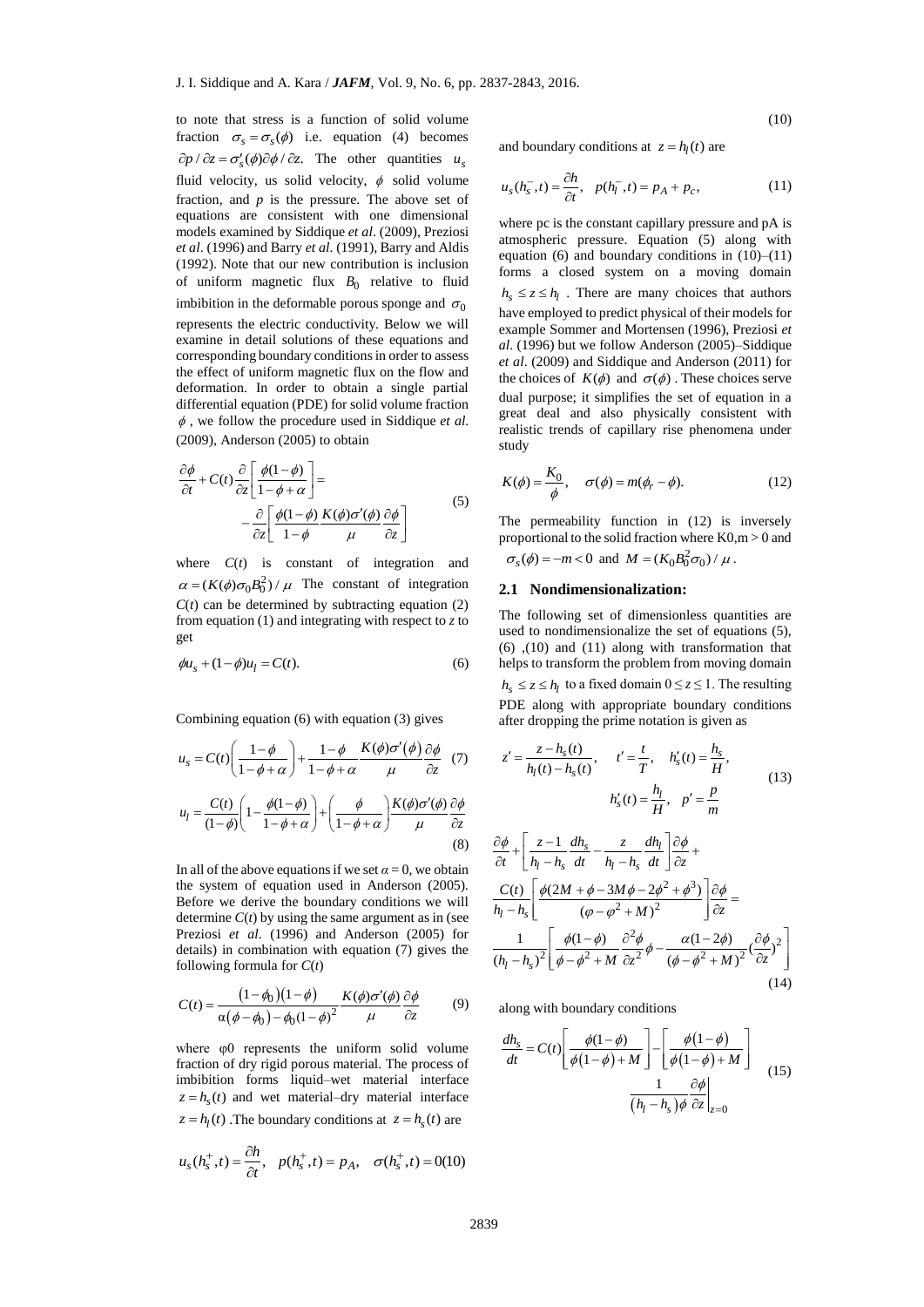$$
\frac{dh_l}{dt} = \frac{C(t)}{(1-\phi)} \left[ \frac{\phi(1-\phi)^2 + M}{\phi(1-\phi) + M} \right] -
$$

$$
\left[ \frac{\phi}{\phi(1-\phi) + M} \right] \frac{1}{(h_l - h_s) \phi} \frac{\partial \phi}{\partial z} \Big|_{z=1}
$$
(16)

Note that introducing non-dimensional parameters yield ordinary differential equations for interface positions. These boundary conditions can be obtained by equating equations (7) with (10) and (8) with (11) and

$$
C(t) = -\frac{(1 - \phi_0)(1 - \phi)}{M(\phi - \phi_0) - \phi_0(1 - \phi)^2} \frac{1}{h_l - h_s} \frac{\partial \phi}{\partial z}\bigg|_{z=1}
$$
 (17)

The boundary conditions for solid volume fraction are derived from zero stress conditions and stress equilibrium conditions

$$
\phi = \phi_r
$$
 at and  $z = 0$ , and  $\phi = \phi_l^*$  at  $z=1$   
(18)

where  $\phi_l^* = p_c / m$  and the initial conditions for the interface positions are given as follows

$$
h_1(t=0) = 0
$$
, and  $h_s(t=0) = 0$ . (19)

After setting magnetic parameter  $M = 0$  in (14)–(17), we obtain system of equations in the absence of gravity given in Siddique *et al*. (2009) and for Newtonian case of Siddique and Anderson (2011) when we set power law index  $n = 1$  in the absence of gravity effect. Note that for the magneto hydrodynamics (MHD), the similarity solution do not exist and we have to explore the other possible ways to get the solution. In the following section we present the solution procedure.



**Fig. 2. This figure shows the evolution of the interface positions**  $h_s$  **and**  $h_l$  **for different values of Magnetic parameter M. We have used**

# $\phi_l = 0.2$ ,  $\phi_r = 0.1$ , and  $\phi_0 = 0.33$

# **2.2 Numerical Solution**

The system of equations  $(14)$ – $(17)$  does not admit similarity solutions as was the case for non–MHD Newtonian case Anderson (2005). In order to obtain the numerical solution we come across a singularity at  $t = 0$ , which we deal by using the similarity solution obtained in Anderson (2005), for Newtonian case as an initial condition for  $t > t_I$  where  $t_I$  is initial time that we chose to be small enough so that our numerical solution is independent of any further reduction in  $t_I$ . For details on how to obtain the similarity solution, (see Anderson (2005) for details). The similar procedure was followed by Siddique *et al*. (2009) where they used the similarity solution calculated by Anderson (2005) as an initial condition for non-zero gravity case for Newtonian fluids. For the case of power law fluid Siddique and Anderson (2011) obtain similarity solution numerically for zero gravity case. This similarity solution is then used as an initial condition for non–zero gravity case to avoid singularity. In our study we use methods of lines along with second order finite difference scheme in space to convert the PDEs (14) into a system of ODEs. These ODEs along with equations (15) and (16) are solved numerically using Matlab's ode15s solver.

#### **3. RESULTS**

Figure (2) shows the capillary rise and deformation dynamics for various values of *M.* In case of no magnetic effects  $h_s(t)$  evolves downward and  $h_l(t)$ evolves upward following a square root in time dynamics. This solution was first identified by Anderson (2005), which was later confirmed in Siddique *et al*. (2009) and Siddique and Anderson (2011). Interestingly, the  $h_l(t)$  and  $h_s(t)$  for magnetohydrodynamics (MHD) fluids evolve more slowly when compared to  $M = 0$  case. The process of evolution for  $h_s(t)$  is even slower than  $h_l(t)$ . In other words, for magnetohydrodynamic fluids both  $h_l(t)$  and  $h_s(t)$  curves follow a dynamics that may

still be proportional to  $\sqrt{t}$  but with different constant. This trend of evolution is different than classical prediction of Washburn (1921), Lago and Araujo (2001) and Zhmud *et al*. (2000) for capillary rise in rigid porous material and for deformable porous material Siddique *et al*. (2009) and Siddique and Anderson (2011).

Figure (3) shows the plot of permeability as a function of space. Note that there are many choices that have been used by different researchers for permeability of porous material and the summary of the list of permeability function can be found in Anderson and Siddique (2012). This plot represents the choice of permeability function that have been used in this study. The permeability function represents more non–linear dynamics as we move from the absence of magnetohydrodynamics fluid *M*  $= 0$  case to magnetohydrodynamic  $M \neq 0$  case. Note that increasing the magnetic parameter values decreases the permeability  $K(\phi)$  which is consistent with Fig.  $(2)$ .

Figure (4) shows the solid volume fraction as a function of infiltration height. It is important to note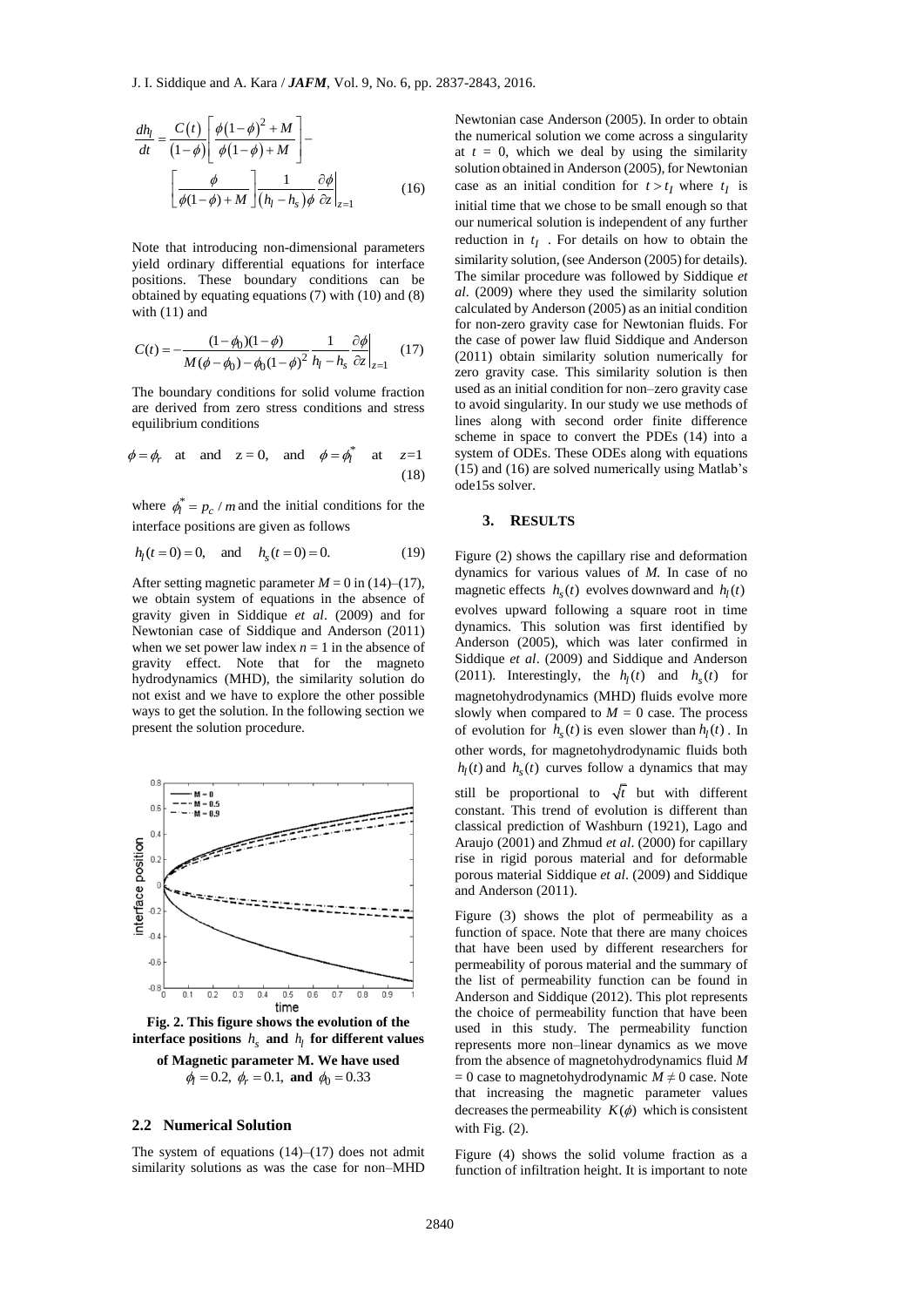that as M decreases the dynamics of capillary rise for local volume fraction tend to move toward the linearity. This is evidence that penetration of liquid through the deformable porous material is slower as magnetic parameter increases. This can also be seen in (2), where the curve  $h<sub>s</sub>(t)$  shows the slower dynamics for the liquid height when value of magnetic parameter is increased. In general, as magnetic parameter increases, the solid volume fraction increases throughout the deformable porous material.



**Fig. 3. Permeability as a function of** *z* **for different values of Magnetic parameter** *M***.**



**Fig. 4. Solid volume-fraction distribution as a function of** *z* **for different values of Magnetic parameter** *M***.**

Note that the choice of solid stress  $\sigma(\phi)$  and permeability  $K(\phi)$  plays an important role in capillary rise dynamics.

Figure (5) shows the liquid volume fraction as a function of infiltration length. This figure shows the fraction of liquid in the deformable porous material. The capillary rise dynamics is slower as we decrease the magnetic parameter *M*. The fluid possessing MHD properties follow slower dynamics which in turn results in slower deformation in the deformable porous material. This behavior can also be seen in Fig. (2) shows by the curve represented by  $h_l(t)$ . This was the main objective to investigate the effects of magnetohydrodynamic flow during the capillary

rise into deformable porous material.



**Fig. 5. Liquid volume-fraction distribution as a function of** *z* **for different values of Magnetic parameter** *M***.**

#### **4. CONCLUSION**

In this paper we have investigated the capillary rise of MHD fluid into deformable porous material. This work is motivated from experimental as well as theoretical studies Sommer and Mortensen (1996), Preziosi *et al*. (1996), Barry *et al*. (1991), Anderson (2005), Siddique *et al*. (2009), Siddique and Anderson (2011), Eldabe *et al*. (2011) that have highlighted the physical significance of these phenomenon. Our finding in this work carries numerical as well as physical significance. Summary of our work is based on magnetic parameter *M* and compared with that of Siddique *et al*. (2009) in the absence of gravitational effects. Our model is an analog of classical Washburn model Washburn (1921) for rigid porous material and Sommer and Mortensen (1996), Anderson (2005), Siddique *et al*. (2009) for deformable porous materials.

We found that the imbibition of magnetohydrodynamics (MHD) fluid into deformable porous material is slower as compared to in the absence of no magnetic effects. This information could be helpful in industrial processes such as inkjet printing and dyeing the fabric. Studies in the past i.e Lago and Araujo (2001), Zhmud *et al*. (2000), Siddique *et al*. (2009) have shown that the volume of the liquid that penetrates into the porous material in time *t* is proportional to  $\sqrt{t}$  for early times but for longer times the dynamics deviates from this trend. Our finding confirms this as well and leads to the conclusion that capillary rise or imbibition process of liquid depends on the fluid properties as well. In case of deformable porous material these properties of fluids play an important role in material deformation process.

Our findings indicate that this model needs to be further investigated both theoretically as well as experimentally. In addition to these, other complications such as chemical interaction between the liquid and solid phases, using models of different permeability and solid stress available in the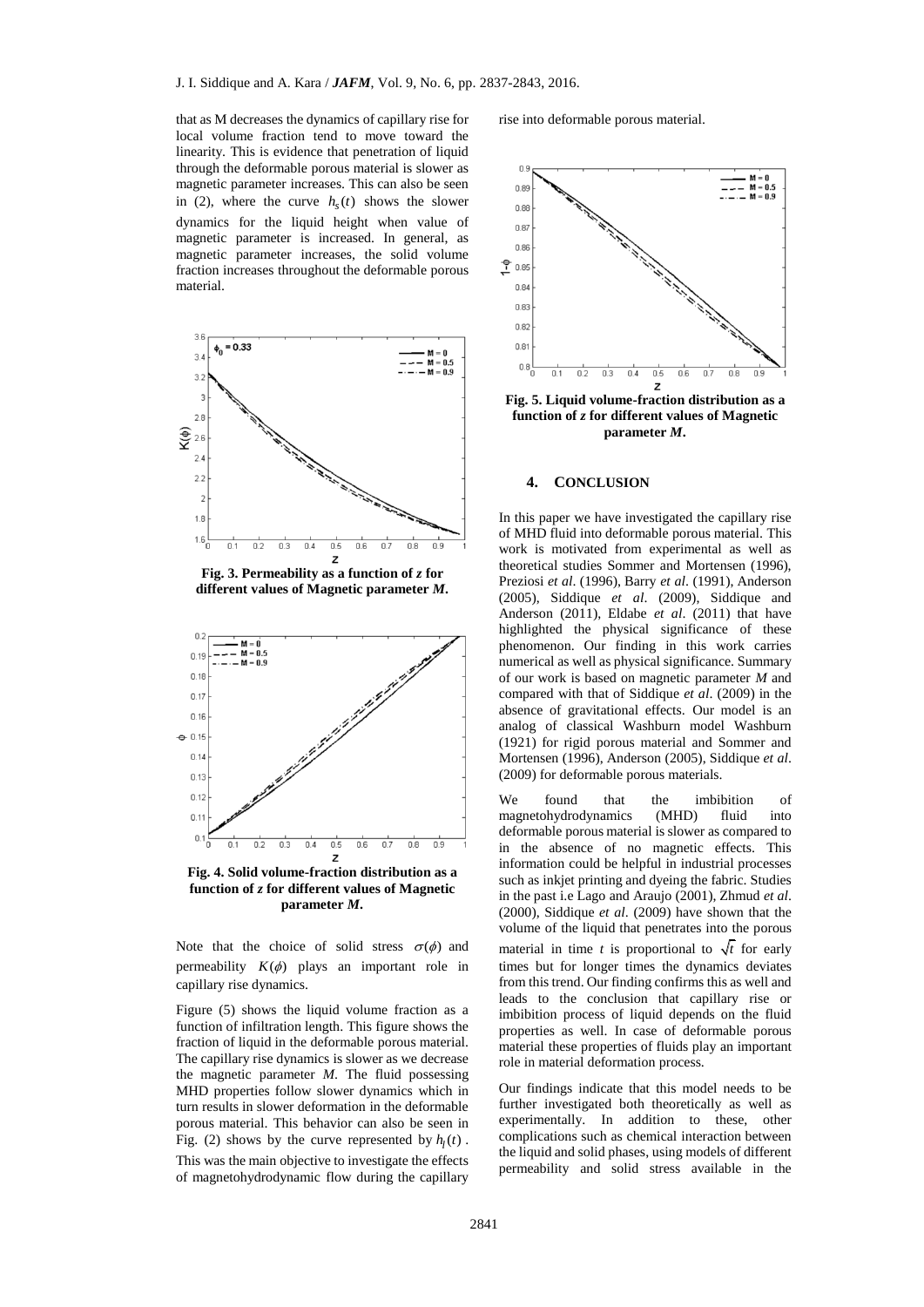literature and gravitational effects could lead us in predicting dynamics of magnetohydrodynamic fluids. We hope that this simple model could lead to more sophisticated models as well as experimental investigations.

# **ACKNOWLEDGMENTS**

The authors would like to acknowledge the support provided by the Deanship of Scientific Research at King Fahd University of Petroleum & Minerals (KFUPM) under Research Grant IN131035 and the author JIS would also like to acknowledge the support from Simons Foundation Grant No. 281839.

#### **A GOVERNING SYSTEM OF EQUATIONS**

We consider the porous deformable porous material as a continuous binary mixture of solid and fluid phase, where each point in the mixture is occupied by both fluid and solid. We also assume that both fluid and solid are intrinsically incompressible and porous material to be isotropic. The variable of interest in wet porous material are the solid volume fraction  $\phi$ , the fluid and solid velocities ( $\mathbf{u}_l, \mathbf{u}_s$ ) respectively, fluid pressure *, and solid stress σ. We* assume that the density of solid and fluid to be constant and the conservation of mass for both phases can be written as follows

$$
\frac{\partial \phi}{\partial t} + \nabla \cdot (\phi \mathbf{u}_s) = 0 \tag{20}
$$

$$
\frac{\partial \phi}{\partial t} + \nabla \left[ (1 - \phi) \mathbf{u}_l \right] = 0. \tag{21}
$$

Momentum balance for both phases can be written as

$$
r^{m} \left( \frac{\partial \mathbf{v}^{m}}{\partial t} + \mathbf{v}^{m} \nabla \mathbf{v}^{m} \right) = \nabla \mathbf{T}^{m} + \pi^{m} + J \wedge B \qquad (22)
$$

where  $m = l$ , s. The stress tensor is expressed as

$$
\mathbf{T}^{m} = -\phi^{m} P \mathbf{I} + \sigma^{m},\tag{23}
$$

The friction force term is given as

$$
\pi_l = -\pi_s = K(\mathbf{u}_s - \mathbf{u}_l) - P \nabla \phi^s.
$$
 (24)

Maxwell's equations

 $\nabla \times \mathbf{B} = \mu_c \mathbf{J}$ , (25)

 $\nabla$ **B** = 0, (26)

$$
\nabla \times \mathbf{E} = -\frac{\partial \mathbf{B}}{\partial t}.
$$
 (27)

And Ohm's law is written as

$$
\mathbf{J}\sigma_o(\mathbf{E} + v^m \times \mathbf{B}).
$$
 (28)

# **REFERENCES**

Anderson, D. and J. I. Siddique (2012). *Modeling Wicking in Deformable Porous Media Using Mixture Theory (Chapter 11) Wicking in* 

*Porous Materials: Traditional and Modern Modeling Approaches*, CRC Press, USA.

- Anderson, D. M. (2005). Imbibition of a liquid droplet on a deformable porous substrate. *Phys. Fluids* 17(8).
- Atkin, R. J. and R. E. Crain (1976). Continuum theories of mixture: Basic theory and historical development. *Quart. J. Mech. Appl. Math*. 29(2), 229-244.
- Barry, S. I. and G. K. Aldis (1992). Flow induced deformation from pressurized cavities in absorbing porous tissues. *Bull. Math. Biol*. 54(6), 977-997.
- Barry, S. I., K. H. Parker and G. K. Aldis (1991). Fluid flow over a thin deformable porous layer. *Journal of Applied Mathematics and Pysics (ZAMP)* 42(5), 633-648.
- Biot, M. A. (1955). Theory of elasticity and consolidation for a porous anisotropic solid. *J. Appl. Phys.* 26(2), 182-185.
- Biot, M. A. (1956). Mechanics of deformation and acoustic propogation in porous media. *J. Appl. Phys*. 27.
- Bowen, M. R. (1980). Incompressible porous media models by use of the theory of mixtures. *Int. J. Engng. Sci.* 18(9), 1129-1148.
- Cai, J., B. Yu, M. Zou and L. Luo (2010). Fractal characterization of spontaneous co–current imbibition in porous media. *Energy Fuels 24, 1860–1867.*
- Cai, J., E. Perfect, C. L. Cheng and X. Hu (2014). Generalized modeling of spontaneous imbibition based on hagenpoiseuille flow in tortuous capillaries with variable shaped apertures. *Langmuir* 30, 5142–5151.
- Delker, T., D. B. Pengra and P. Z. Wong (1996). Interface pinning and the dynamics of capillary rise in porous media. *Phys. Rev. Lett*. 76(16), 2902.
- Eldabe, N. T. M., G. Saddeek and K. A. S. Elagamy (2011). Magnetohydrodynamic flow of a bi– viscosity fluid through porous medium in a layer of deformable material. *Journal of Porous Media* 14(3), 273–283.
- Holmes, M. H. (1983). A nonlinear diffusion equation arising in the study of soft tissue. *Q. Appl. Math.* 41, 209-220.
- Holmes, M. H. (1984). Comparison theorems and similarity solution approximations for a nonlinear diffusion equation arising in the study of soft tissue*. SIAM J. Appl. Math*. 44(3), 545- 556.
- Holmes, M. H. (1985). A theoretical analysis for determining the nonlinear hydraulic permeability of a soft tissue from a permeation experiment. *SIAM J. Appl*. *Math*. 47(5), 669- 683..

Holmes, M. H. (1986). Finite deformation of soft